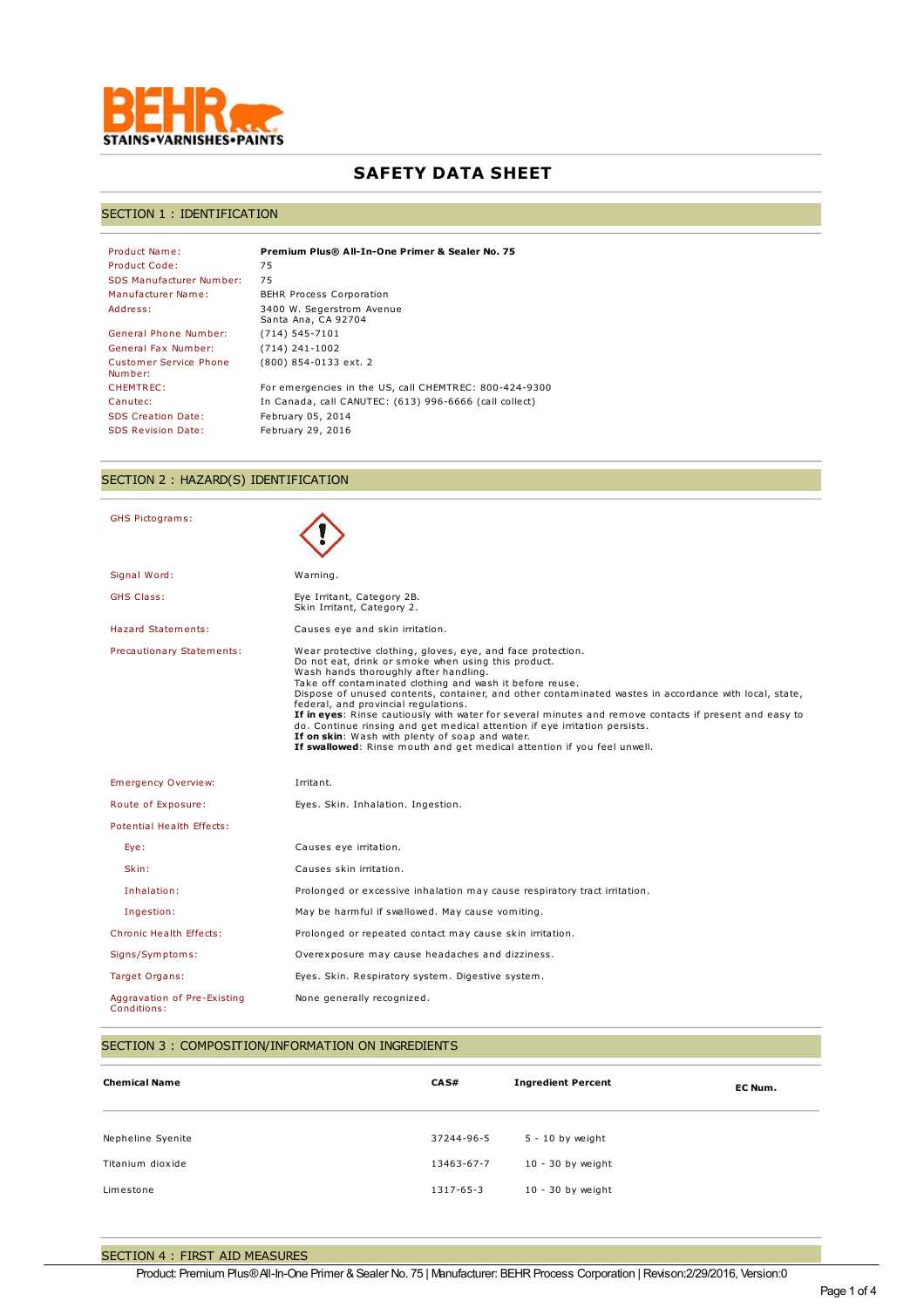| Eye Contact:  | Immediately flush eyes with plenty of water for at least 15 to 20 minutes. Ensure adequate flushing of<br>the eyes by separating the eyelids with fingers. Remove contacts if present and easy to do. Continue<br>rinsing. Get medical attention, if irritation or symptoms of overexposure persists. |
|---------------|-------------------------------------------------------------------------------------------------------------------------------------------------------------------------------------------------------------------------------------------------------------------------------------------------------|
| Skin Contact: | Immediately wash skin with soap and plenty of water.<br>Get medical attention if irritation develops or persists.                                                                                                                                                                                     |
| Inhalation:   | If inhaled, remove to fresh air. If not breathing, give artificial respiration or give oxygen by trained<br>personnel. Seek immediate medical attention.                                                                                                                                              |
| Ingestion:    | If swallowed, do NOT induce vomiting. Call a physician or poison control center immediately. Never give<br>anything by mouth to an unconscious person.                                                                                                                                                |

### SECTION 5 : FIRE FIGHTING MEASURES

| Flash Point:                     | None.                                                                                                                            |
|----------------------------------|----------------------------------------------------------------------------------------------------------------------------------|
| Lower Flammable/Explosive Limit: | Not applicable.                                                                                                                  |
| Upper Flammable/Explosive Limit: | Not applicable.                                                                                                                  |
| Extinguishing Media:             | Use alcohol resistant foam, carbon dioxide, dry chemical, or water fog or spray when fighting fires<br>involving this material.  |
| Protective Equipment:            | As in any fire, wear Self-Contained Breathing Apparatus (SCBA), MSHA/NIOSH (approved or equivalent)<br>and full protective gear. |
| <b>NFPA Ratings:</b>             |                                                                                                                                  |
| NFPA Health:                     |                                                                                                                                  |
| NFPA Flammability:               |                                                                                                                                  |
| <b>NFPA Reactivity:</b>          | 0                                                                                                                                |

## SECTION 6 : ACCIDENTAL RELEASE MEASURES

| Personal Precautions:      | Evacuate area and keep unnecessary and unprotected personnel from entering the spill area. Use<br>proper personal protective equipment as listed in Section 8.                                                                               |
|----------------------------|----------------------------------------------------------------------------------------------------------------------------------------------------------------------------------------------------------------------------------------------|
| Environmental Precautions: | Avoid runoff into storm sewers, ditches, and waterways.                                                                                                                                                                                      |
| Methods for containment:   | Contain spills with an inert absorbent material such as soil or sand. Prevent from spreading by<br>covering, diking or other means. Provide ventilation.                                                                                     |
| Methods for cleanup:       | Clean up spills immediately observing precautions in the protective equipment section. Place into a<br>suitable container for disposal. Provide ventilation. After removal, flush spill area with soap and water<br>to remove trace residue. |

| SECTION 7: HANDLING and STORAGE |                                                                                                                                                                             |  |
|---------------------------------|-----------------------------------------------------------------------------------------------------------------------------------------------------------------------------|--|
|                                 |                                                                                                                                                                             |  |
| Handling:                       | Use with adequate ventilation. Avoid breathing vapor and contact with eyes, skin and clothing.                                                                              |  |
| Storage:                        | Store in a cool, dry, well ventilated area away from sources of heat, combustible materials, and<br>incompatible substances. Keep container tightly closed when not in use. |  |
| Hygiene Practices:              | Wash thoroughly after handling. Avoid contact with eyes and skin. Avoid inhaling vapor or mist.                                                                             |  |

## SECTION 8: EXPOSURE CONTROLS, PERSONAL PROTECTION

| <b>Engineering Controls:</b> | Use appropriate engineering control such as process enclosures, local exhaust ventilation, or other<br>engineering controls to control airborne levels below recommended exposure limits. Good general<br>ventilation should be sufficient to control airborne levels. Where such systems are not effective wear<br>suitable personal protective equipment, which performs satisfactorily and meets OSHA or other<br>recognized standards. Consult with local procedures for selection, training, inspection and maintenance<br>of the personal protective equipment. |
|------------------------------|-----------------------------------------------------------------------------------------------------------------------------------------------------------------------------------------------------------------------------------------------------------------------------------------------------------------------------------------------------------------------------------------------------------------------------------------------------------------------------------------------------------------------------------------------------------------------|
| Eve/Face Protection:         | Wear appropriate protective glasses or splash goggles as described by 29 CFR 1910.133, OSHA eye<br>and face protection regulation, or the European standard EN 166.                                                                                                                                                                                                                                                                                                                                                                                                   |
| Skin Protection Description: | Chemical-resistant gloves and chemical goggles, face-shield and synthetic apron or coveralls should be<br>used to prevent contact with eyes, skin or clothing.                                                                                                                                                                                                                                                                                                                                                                                                        |
| Respiratory Protection:      | A NIOSH approved air-purifying respirator with an organic vapor cartridge or canister may be<br>permissible under certain circumstances where airborne concentrations are expected to exceed<br>exposure limits. Protection provided by air purifying respirators is limited. Use a positive pressure air<br>supplied respirator if there is any potential for an uncontrolled release, exposure levels are not known,<br>or any other circumstances where air purifying respirators may not provide adequate protection.                                             |
| Other Protective:            | Facilities storing or utilizing this material should be equipped with an eyewash facility and a safety<br>shower.                                                                                                                                                                                                                                                                                                                                                                                                                                                     |
| PPE Pictograms:              |                                                                                                                                                                                                                                                                                                                                                                                                                                                                                                                                                                       |
|                              |                                                                                                                                                                                                                                                                                                                                                                                                                                                                                                                                                                       |

**Titanium dioxide :**

TLV-TWA:  $10 \text{ mg/m3}$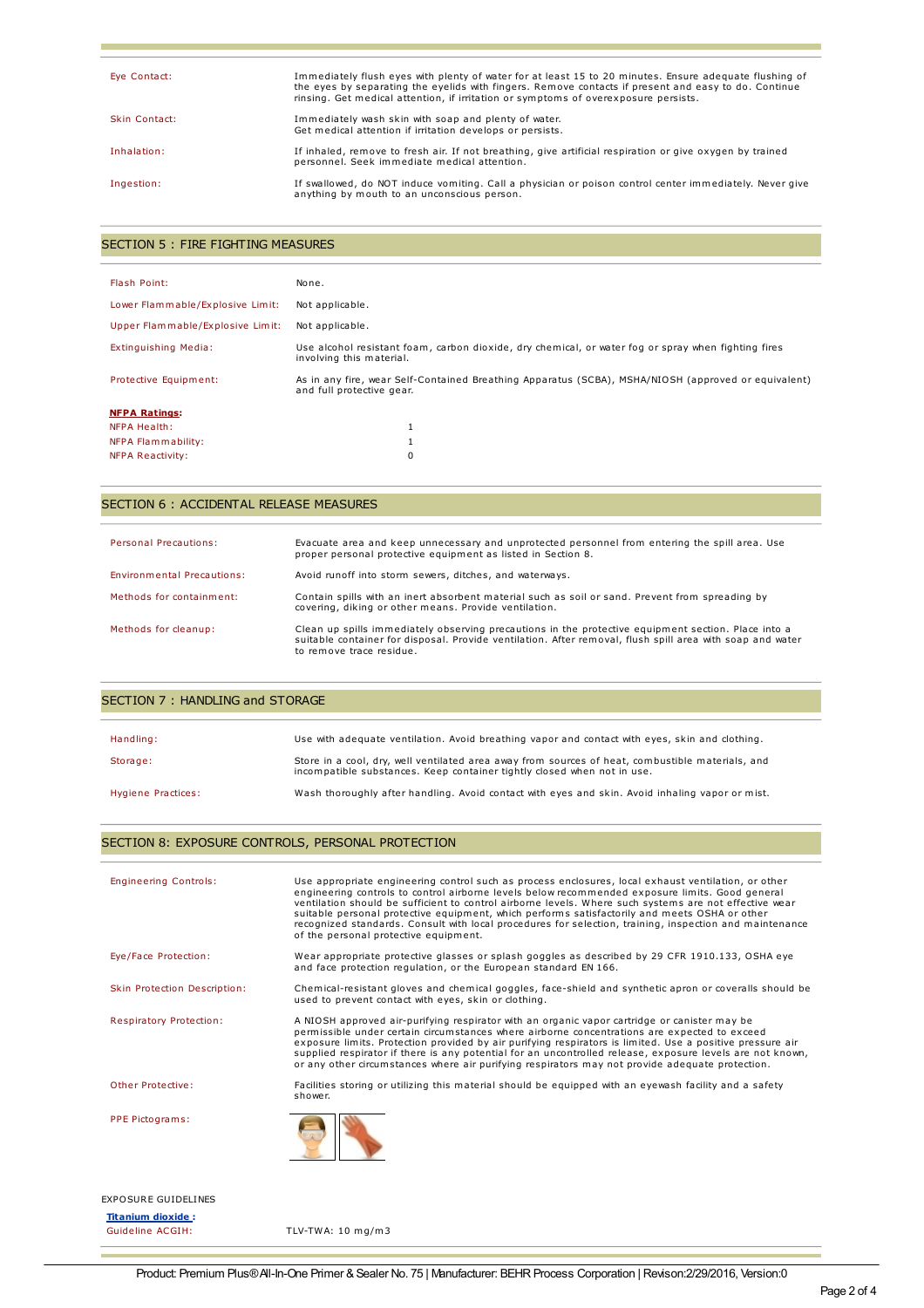#### SECTION 9 : PHYSICAL and CHEMICAL PROPERTIES

| <b>Physical State:</b>                    | Liquid.                                                                      |
|-------------------------------------------|------------------------------------------------------------------------------|
| Color:                                    | White                                                                        |
|                                           |                                                                              |
| Odor:                                     | Slight.                                                                      |
| Odor Threshold:                           | Not applicable.                                                              |
| <b>Boiling Point:</b>                     | >99ºF (>37°C)                                                                |
| <b>Melting Point:</b>                     | Not applicable.                                                              |
| Density:                                  | 11.27                                                                        |
| Solubility:                               | Not applicable.                                                              |
| Vapor Density:                            | Not applicable.                                                              |
| Vapor Pressure:                           | Not applicable.                                                              |
| Evaporation Rate:                         | Not applicable.                                                              |
| pH:                                       | $7 - 10$                                                                     |
| Viscosity:                                | $50 - 140$                                                                   |
| Coefficient of Water/Oil<br>Distribution: | Not applicable.                                                              |
| Flammability:                             | Not applicable.                                                              |
| Flash Point:                              | None.                                                                        |
| <b>VOC Content:</b>                       | Material VOC: 1 gm/L(Includes Water)<br>Coating VOC.: 2 gm/L(Excludes Water) |

### SECTION 10 : STABILITY and REACTIVITY

| Chemical Stability:       | Stable under normal temperatures and pressures.                                     |
|---------------------------|-------------------------------------------------------------------------------------|
| Hazardous Polymerization: | Not reported.                                                                       |
| Conditions to Avoid:      | Heat, flames, incompatible materials, and freezing or temperatures below 32 deg. F. |
| Incompatible Materials:   | Oxidizing agents. Strong acids and alkalis.                                         |

## SECTION 11 : TOXICOLOGICAL INFORMATION

| Eye:                     | No relevant toxicological data for classification were found.                                                                                                                                                        |
|--------------------------|----------------------------------------------------------------------------------------------------------------------------------------------------------------------------------------------------------------------|
| Skin:                    | No relevant toxicological data for classification were found.                                                                                                                                                        |
| Inhalation:              | No relevant toxicological data for classification were found.                                                                                                                                                        |
| Ingestion:               | No relevant toxicological data for classification were found.                                                                                                                                                        |
| <b>Titanium dioxide:</b> |                                                                                                                                                                                                                      |
| Chronic Effects:         | Causes damage to organs through prolonged or repeated exposure to particulates or powder.<br>Normal application procedures for this product pose no hazard as to the release of respirable titanium<br>dioxide dust. |
| Carcinogenicity:         | IARC: Group 2B: Possibly carcinogenic to humans. Based on Inhalation studies in rats exposed to fine<br>or ultrafine particles (dust) of titanium dioxide.                                                           |

#### SECTION 12 : ECOLOGICAL INFORMATION

| Ecotoxicity:               | No ecotoxicity data was found for the product.       |
|----------------------------|------------------------------------------------------|
| <b>Environmental Fate:</b> | No environmental information found for this product. |

IATA Shipping Name: Not restricted as a dangerous good.

### SECTION 13 : DISPOSAL CONSIDERATIONS

Waste Disposal: Consult with the US EPA Guidelines listed in 40 CFR Part 261.3 for the classifications of hazardous waste prior to disposal. Furthermore, consult with your state and local waste requirements or guidelines, if applicable, to ensure compliance. Arrange disposal in accordance to the EPA and/or state and local guidelines.

| SECTION 14 : TRANSPORT INFORMATION |                                     |  |
|------------------------------------|-------------------------------------|--|
| <b>DOT Shipping Name:</b>          | Not restricted as a dangerous good. |  |
| DOT UN Number:                     | Not restricted as a dangerous good. |  |